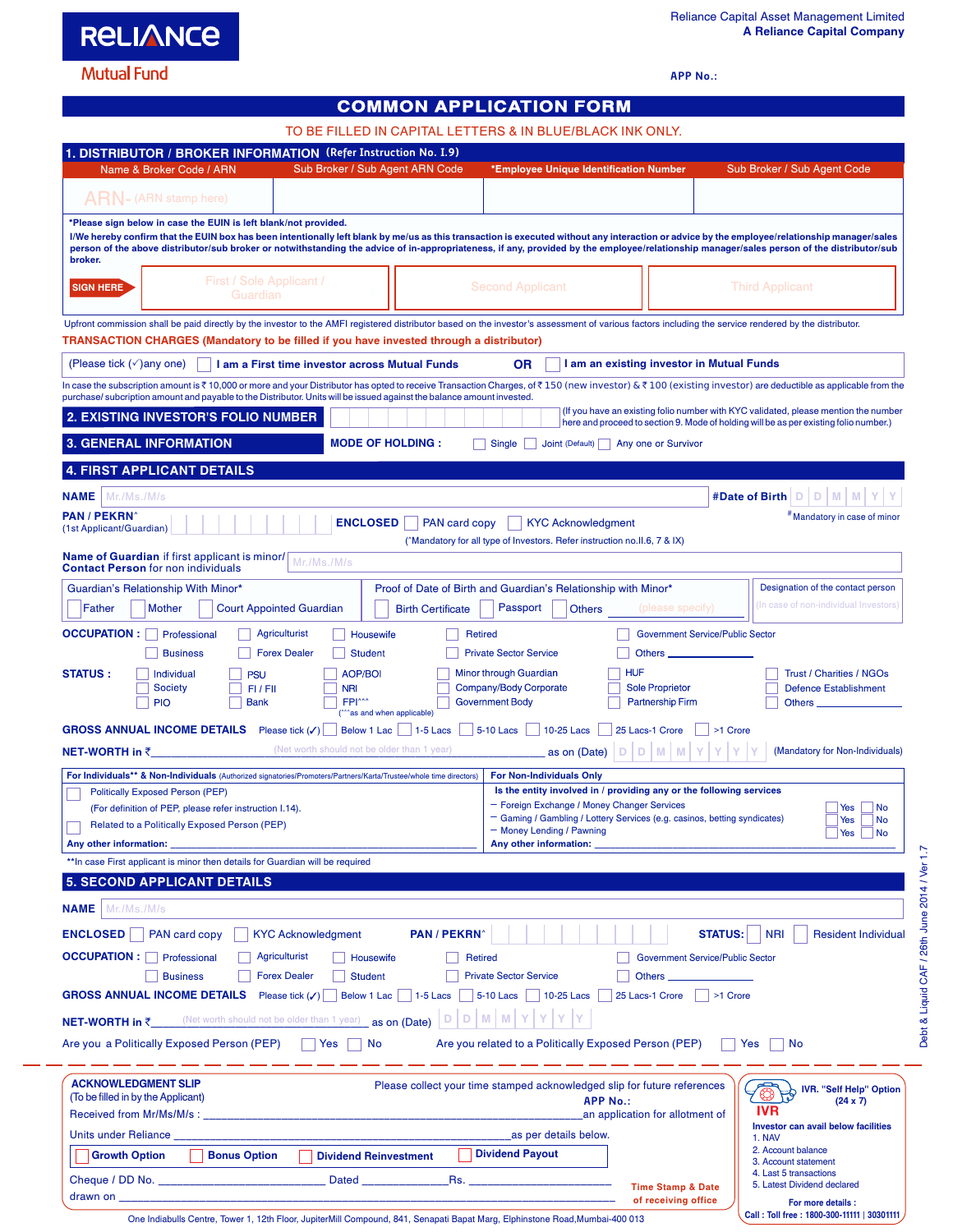|                                                                                                                                                                                                               | <b>6. THIRD APPLICANT DETAILS</b>                                                                                                                                                                                                                                                                                                                                                                                                                                                                                                     |                                                                                    |                                 |                                                           |                                                                                                         |                       |                               |                   |                                                       |                           |              |                                                                                                |                |            |            |          |            |                   |                            |
|---------------------------------------------------------------------------------------------------------------------------------------------------------------------------------------------------------------|---------------------------------------------------------------------------------------------------------------------------------------------------------------------------------------------------------------------------------------------------------------------------------------------------------------------------------------------------------------------------------------------------------------------------------------------------------------------------------------------------------------------------------------|------------------------------------------------------------------------------------|---------------------------------|-----------------------------------------------------------|---------------------------------------------------------------------------------------------------------|-----------------------|-------------------------------|-------------------|-------------------------------------------------------|---------------------------|--------------|------------------------------------------------------------------------------------------------|----------------|------------|------------|----------|------------|-------------------|----------------------------|
| <b>NAME</b>                                                                                                                                                                                                   | Mr./Ms./M/s                                                                                                                                                                                                                                                                                                                                                                                                                                                                                                                           |                                                                                    |                                 |                                                           |                                                                                                         |                       |                               |                   |                                                       |                           |              |                                                                                                |                |            |            |          |            |                   |                            |
| <b>ENCLOSED</b>                                                                                                                                                                                               | PAN card copy                                                                                                                                                                                                                                                                                                                                                                                                                                                                                                                         |                                                                                    | <b>KYC Acknowledgment</b>       |                                                           |                                                                                                         | <b>PAN / PEKRN</b>    |                               |                   |                                                       |                           |              |                                                                                                | <b>STATUS:</b> |            | <b>NRI</b> |          |            |                   | <b>Resident Individual</b> |
|                                                                                                                                                                                                               | <b>OCCUPATION</b> Professional                                                                                                                                                                                                                                                                                                                                                                                                                                                                                                        | Agriculturist                                                                      |                                 | Housewife                                                 |                                                                                                         |                       | <b>Retired</b>                |                   |                                                       |                           |              | <b>Government Service/Public Sector</b>                                                        |                |            |            |          |            |                   |                            |
|                                                                                                                                                                                                               | <b>Business</b>                                                                                                                                                                                                                                                                                                                                                                                                                                                                                                                       | <b>Forex Dealer</b>                                                                |                                 | <b>Student</b>                                            |                                                                                                         |                       | <b>Private Sector Service</b> |                   |                                                       | Others                    |              |                                                                                                |                |            |            |          |            |                   |                            |
|                                                                                                                                                                                                               | <b>GROSS ANNUAL INCOME DETAILS</b>                                                                                                                                                                                                                                                                                                                                                                                                                                                                                                    | Please tick $(\checkmark)$                                                         |                                 | Below 1 Lac                                               |                                                                                                         | 1-5 Lacs              |                               | <b>5-10 Lacs</b>  | 10-25 Lacs                                            | 25 Lacs-1 Crore           |              |                                                                                                | >1 Crore       |            |            |          |            |                   |                            |
| NET-WORTH in ₹                                                                                                                                                                                                | (Net worth should not be older than 1 year) as on (Date)                                                                                                                                                                                                                                                                                                                                                                                                                                                                              |                                                                                    |                                 |                                                           |                                                                                                         |                       | D D M M                       |                   |                                                       |                           |              |                                                                                                |                |            |            |          |            |                   |                            |
|                                                                                                                                                                                                               | Are you a Politically Exposed Person (PEP)                                                                                                                                                                                                                                                                                                                                                                                                                                                                                            |                                                                                    | Yes                             | No                                                        |                                                                                                         |                       |                               |                   | Are you related to a Politically Exposed Person (PEP) |                           |              |                                                                                                |                | Yes        |            | No       |            |                   |                            |
|                                                                                                                                                                                                               | 7. CONTACT DETAILS OF SOLE / FIRST APPLICANT (Refer Instruction No. VI & VII)                                                                                                                                                                                                                                                                                                                                                                                                                                                         |                                                                                    |                                 |                                                           |                                                                                                         |                       |                               |                   |                                                       |                           |              |                                                                                                |                |            |            |          |            |                   |                            |
|                                                                                                                                                                                                               | ## Correspondence Address (P.O. Box is not sufficient)                                                                                                                                                                                                                                                                                                                                                                                                                                                                                |                                                                                    |                                 |                                                           | $^{\# \#}$ Please note that your address details will be updated as per your KYC records with CVL / KRA |                       |                               |                   |                                                       |                           |              |                                                                                                |                |            |            |          |            |                   |                            |
|                                                                                                                                                                                                               |                                                                                                                                                                                                                                                                                                                                                                                                                                                                                                                                       |                                                                                    |                                 |                                                           |                                                                                                         |                       |                               |                   |                                                       |                           |              |                                                                                                |                |            |            |          |            |                   |                            |
|                                                                                                                                                                                                               |                                                                                                                                                                                                                                                                                                                                                                                                                                                                                                                                       |                                                                                    |                                 |                                                           |                                                                                                         |                       |                               |                   |                                                       |                           |              |                                                                                                |                |            |            |          |            |                   |                            |
|                                                                                                                                                                                                               |                                                                                                                                                                                                                                                                                                                                                                                                                                                                                                                                       |                                                                                    |                                 |                                                           |                                                                                                         |                       |                               |                   |                                                       |                           | Landmark     |                                                                                                |                |            |            |          |            |                   |                            |
| City                                                                                                                                                                                                          |                                                                                                                                                                                                                                                                                                                                                                                                                                                                                                                                       |                                                                                    |                                 |                                                           | <b>Pin Code</b>                                                                                         |                       |                               |                   |                                                       |                           | <b>State</b> |                                                                                                |                |            |            |          |            |                   |                            |
|                                                                                                                                                                                                               | <b>Overseas Address (Mandatory for FIIs/NRIs/PIOs)</b>                                                                                                                                                                                                                                                                                                                                                                                                                                                                                |                                                                                    |                                 |                                                           |                                                                                                         |                       |                               |                   |                                                       |                           |              |                                                                                                |                |            |            |          |            |                   |                            |
|                                                                                                                                                                                                               |                                                                                                                                                                                                                                                                                                                                                                                                                                                                                                                                       |                                                                                    |                                 |                                                           |                                                                                                         |                       |                               |                   |                                                       |                           |              |                                                                                                |                |            |            |          |            |                   |                            |
|                                                                                                                                                                                                               |                                                                                                                                                                                                                                                                                                                                                                                                                                                                                                                                       |                                                                                    |                                 |                                                           |                                                                                                         |                       |                               |                   |                                                       |                           |              |                                                                                                |                |            |            |          |            |                   |                            |
| City                                                                                                                                                                                                          |                                                                                                                                                                                                                                                                                                                                                                                                                                                                                                                                       |                                                                                    |                                 |                                                           | <b>Pin Code</b>                                                                                         |                       |                               |                   |                                                       |                           | <b>State</b> |                                                                                                |                |            |            |          |            |                   |                            |
| <b>Email ID</b>                                                                                                                                                                                               |                                                                                                                                                                                                                                                                                                                                                                                                                                                                                                                                       |                                                                                    |                                 |                                                           |                                                                                                         |                       |                               |                   |                                                       |                           |              |                                                                                                |                |            |            |          |            |                   |                            |
|                                                                                                                                                                                                               |                                                                                                                                                                                                                                                                                                                                                                                                                                                                                                                                       |                                                                                    |                                 |                                                           |                                                                                                         |                       |                               |                   |                                                       |                           |              |                                                                                                |                |            |            |          |            |                   |                            |
| $Mobile$ +                                                                                                                                                                                                    | Country Code                                                                                                                                                                                                                                                                                                                                                                                                                                                                                                                          |                                                                                    |                                 |                                                           | Tel. No.                                                                                                |                       | }ТD  Cod ∋                    | <b>Office</b>     |                                                       |                           |              |                                                                                                | Residence      |            |            |          |            |                   |                            |
|                                                                                                                                                                                                               | Please register your Mobile No & Email Id with us to get instant transaction alerts via SMS & Email. Investors providing Email Id would mandatorily receive only E - Statement of Accounts in lieu of physical Statement of Ac                                                                                                                                                                                                                                                                                                        |                                                                                    |                                 |                                                           |                                                                                                         |                       |                               |                   |                                                       |                           |              |                                                                                                |                |            |            |          |            |                   |                            |
|                                                                                                                                                                                                               | 8. BANK ACCOUNT DETAILS MANDATORY for Redemption/Dividend/Refunds, if any (Refer Instruction No. III)                                                                                                                                                                                                                                                                                                                                                                                                                                 |                                                                                    |                                 |                                                           |                                                                                                         |                       |                               |                   |                                                       |                           |              |                                                                                                |                |            |            |          |            |                   |                            |
| <b>Bank Name</b>                                                                                                                                                                                              |                                                                                                                                                                                                                                                                                                                                                                                                                                                                                                                                       |                                                                                    |                                 |                                                           |                                                                                                         |                       |                               |                   |                                                       |                           |              |                                                                                                |                |            |            |          |            |                   |                            |
| <b>Account No.</b>                                                                                                                                                                                            |                                                                                                                                                                                                                                                                                                                                                                                                                                                                                                                                       |                                                                                    |                                 |                                                           |                                                                                                         |                       |                               |                   | A/c. Type $(\sqrt{})$                                 | <b>SB</b>                 |              | <b>Current</b>                                                                                 |                | <b>NRO</b> |            |          | <b>NRE</b> |                   | <b>FCNR</b>                |
| <b>Branch Address</b>                                                                                                                                                                                         |                                                                                                                                                                                                                                                                                                                                                                                                                                                                                                                                       |                                                                                    |                                 |                                                           |                                                                                                         |                       |                               |                   |                                                       |                           |              |                                                                                                |                |            |            |          |            |                   |                            |
|                                                                                                                                                                                                               |                                                                                                                                                                                                                                                                                                                                                                                                                                                                                                                                       |                                                                                    |                                 |                                                           |                                                                                                         |                       |                               |                   | <b>Branch City</b>                                    |                           |              |                                                                                                |                |            |            |          |            |                   |                            |
|                                                                                                                                                                                                               | Please ensure the name in this application form and in your bank account are the same. Please update your IFSC and MICR Code in order to get payouts via electronic mode in to your bank account.<br>9. INVESTMENT & PAYMENT DETAILS (Separate Application Form is required for investment in each Plan/Option. Multiple cheques not permitted with single<br>application form (Refer instruction no. IV) PAYMENT BY CASH IS NOT PERMITTED. OTM facility is available to investors who have Invest Easy facility registered with RMF. | <b>IFSC Code</b>                                                                   |                                 |                                                           |                                                                                                         |                       |                               |                   | 9 Digit MICR Code*                                    |                           |              | For Credit via NEF                                                                             |                |            |            |          |            |                   |                            |
|                                                                                                                                                                                                               | <b>Option</b> (Please $\checkmark$ ) Growth <sup>**</sup> Bonus Dividend Payout Dividend Reinvestment                                                                                                                                                                                                                                                                                                                                                                                                                                 |                                                                                    |                                 |                                                           |                                                                                                         |                       |                               |                   |                                                       | <b>Dividend Frequency</b> |              | (Refer Instruction No. I-10) (For Product Labeling please refer last page of application form) |                |            |            |          |            |                   |                            |
|                                                                                                                                                                                                               | Payment Details (Please issue cheque favouring scheme name)<br>OTM Facility (One Time Bank Mandate) Cheque DD Funds Transfer RTGS / NEFT                                                                                                                                                                                                                                                                                                                                                                                              |                                                                                    |                                 |                                                           |                                                                                                         |                       |                               |                   |                                                       |                           |              |                                                                                                |                |            |            |          |            |                   |                            |
|                                                                                                                                                                                                               | <b>Investment Amount (Rs.)</b>                                                                                                                                                                                                                                                                                                                                                                                                                                                                                                        |                                                                                    |                                 | DD Charges (if applicable) (Rs.)                          |                                                                                                         |                       |                               |                   |                                                       |                           |              | Net Amount~ (Rs.)                                                                              |                |            |            |          |            | I minus II        |                            |
|                                                                                                                                                                                                               |                                                                                                                                                                                                                                                                                                                                                                                                                                                                                                                                       |                                                                                    |                                 |                                                           |                                                                                                         |                       |                               | Drawn on Bank     |                                                       |                           |              |                                                                                                |                |            |            |          |            |                   |                            |
|                                                                                                                                                                                                               | $($ <sup><math>\circ</math></sup> Default option if not selected) $\sim$ Units will be allotted for the net amount minus the transaction charges if applicable.                                                                                                                                                                                                                                                                                                                                                                       |                                                                                    |                                 |                                                           |                                                                                                         |                       |                               | City              |                                                       |                           |              |                                                                                                |                |            |            |          |            |                   |                            |
|                                                                                                                                                                                                               | 10. NOMINATION (Refer to Instruction No.V) (Mandatory if mode of holding is single)                                                                                                                                                                                                                                                                                                                                                                                                                                                   |                                                                                    |                                 |                                                           |                                                                                                         |                       |                               |                   |                                                       |                           |              |                                                                                                |                |            |            |          |            |                   |                            |
|                                                                                                                                                                                                               | In case of existing investor, nomination details mentioned in the below table will replace the existing details registered in the folio                                                                                                                                                                                                                                                                                                                                                                                               |                                                                                    |                                 |                                                           |                                                                                                         |                       |                               |                   |                                                       |                           |              |                                                                                                |                |            |            |          |            |                   |                            |
|                                                                                                                                                                                                               | <b>Nominee Name</b>                                                                                                                                                                                                                                                                                                                                                                                                                                                                                                                   |                                                                                    |                                 |                                                           | <b>Guardian Name</b>                                                                                    |                       |                               |                   | Date of Birth   Allocation                            |                           |              | Sign of                                                                                        |                | Sign of    |            |          |            |                   | <b>Signature of</b>        |
|                                                                                                                                                                                                               |                                                                                                                                                                                                                                                                                                                                                                                                                                                                                                                                       |                                                                                    |                                 |                                                           | (in case Nominee is Minor)                                                                              |                       |                               |                   | of Minor                                              | (%)                       |              | <b>Nominee</b>                                                                                 |                | Guardian   |            |          |            | <b>Applicants</b> |                            |
| Yes                                                                                                                                                                                                           |                                                                                                                                                                                                                                                                                                                                                                                                                                                                                                                                       |                                                                                    |                                 |                                                           |                                                                                                         |                       |                               |                   |                                                       |                           |              |                                                                                                |                |            |            | 1st App. |            |                   |                            |
| No                                                                                                                                                                                                            |                                                                                                                                                                                                                                                                                                                                                                                                                                                                                                                                       |                                                                                    |                                 |                                                           |                                                                                                         |                       |                               |                   |                                                       |                           |              |                                                                                                |                |            |            | 2nd App. |            |                   |                            |
|                                                                                                                                                                                                               |                                                                                                                                                                                                                                                                                                                                                                                                                                                                                                                                       |                                                                                    |                                 |                                                           |                                                                                                         |                       |                               |                   |                                                       |                           |              |                                                                                                |                |            |            | 3rd App. |            |                   |                            |
|                                                                                                                                                                                                               |                                                                                                                                                                                                                                                                                                                                                                                                                                                                                                                                       |                                                                                    |                                 |                                                           |                                                                                                         |                       |                               |                   |                                                       |                           |              |                                                                                                |                |            |            |          |            |                   |                            |
|                                                                                                                                                                                                               | 11. DEMAT ACCOUNT DETAILS - These details are compulsory if the investor wishes to hold the units in DEMAT mode. Ref. Instruction No. X.<br>Please ensure that the sequence of names as mentioned in the application form matches with that of the account held with any one of the Depository Participant.                                                                                                                                                                                                                           |                                                                                    |                                 |                                                           |                                                                                                         |                       |                               |                   |                                                       |                           |              |                                                                                                |                |            |            |          |            |                   |                            |
|                                                                                                                                                                                                               | <b>Depository</b>                                                                                                                                                                                                                                                                                                                                                                                                                                                                                                                     |                                                                                    |                                 |                                                           |                                                                                                         |                       | <b>Central</b>                |                   | <b>Depository</b>                                     |                           |              |                                                                                                |                |            |            |          |            |                   |                            |
|                                                                                                                                                                                                               | participant Name<br>DP ID No.                                                                                                                                                                                                                                                                                                                                                                                                                                                                                                         | N<br>т.                                                                            |                                 |                                                           |                                                                                                         |                       | <b>Securities</b>             | <b>Depository</b> | participant Name                                      |                           |              |                                                                                                |                |            |            |          |            |                   |                            |
|                                                                                                                                                                                                               | Beneficiary Account No.                                                                                                                                                                                                                                                                                                                                                                                                                                                                                                               |                                                                                    |                                 |                                                           |                                                                                                         |                       | Limited                       |                   | Target ID No.                                         |                           |              |                                                                                                |                |            |            |          |            |                   |                            |
|                                                                                                                                                                                                               | Enclosures (Please tick any one box) :                                                                                                                                                                                                                                                                                                                                                                                                                                                                                                |                                                                                    | <b>Client Master List (CML)</b> |                                                           |                                                                                                         |                       |                               |                   | <b>Transaction cum Holding Statement</b>              |                           |              | Cancelled Delivery Instruction Slip (DIS)                                                      |                |            |            |          |            |                   |                            |
|                                                                                                                                                                                                               |                                                                                                                                                                                                                                                                                                                                                                                                                                                                                                                                       |                                                                                    |                                 |                                                           |                                                                                                         |                       |                               |                   |                                                       |                           |              |                                                                                                |                |            |            |          |            |                   |                            |
|                                                                                                                                                                                                               |                                                                                                                                                                                                                                                                                                                                                                                                                                                                                                                                       |                                                                                    |                                 | Add convenience to your life with our value added service |                                                                                                         |                       |                               |                   |                                                       |                           |              |                                                                                                |                |            |            |          |            |                   |                            |
| SMS                                                                                                                                                                                                           | <b>Types of Facilities</b>                                                                                                                                                                                                                                                                                                                                                                                                                                                                                                            | Simply send **SMS to 966 400 1111 to avail below facilities<br><b>Single Folio</b> |                                 |                                                           |                                                                                                         | <b>Multiple Folio</b> |                               |                   |                                                       |                           |              | Investor Desk. A RMF Virtual Branch Experience.                                                |                |            |            |          |            |                   |                            |
|                                                                                                                                                                                                               | <b>NAV</b>                                                                                                                                                                                                                                                                                                                                                                                                                                                                                                                            | <b>SMS</b> mynav                                                                   |                                 |                                                           | SMS mynav <space> last 6 digits of folio</space>                                                        |                       |                               |                   |                                                       |                           |              | For more details : Visit : www.reliancemutual.com                                              |                |            |            |          |            |                   |                            |
| <b>PIN</b><br><b>Scheme</b><br>Mode of Payment<br>Instrument No.<br><b>Bank Branch</b><br><b>Nomination</b><br><b>Required</b><br><b>National</b><br><b>Securities</b><br><b>Depository</b><br><b>Limited</b> | <b>Balance</b>                                                                                                                                                                                                                                                                                                                                                                                                                                                                                                                        | <b>SMS Balance</b>                                                                 |                                 |                                                           | SMS balance <space> last 6 digits of folio<br/>SMS txn <space> last 6 digits of folio</space></space>   |                       |                               |                   |                                                       |                           |              |                                                                                                |                |            |            |          |            |                   |                            |
|                                                                                                                                                                                                               | Last 3 Transaction<br>Statement thru mail                                                                                                                                                                                                                                                                                                                                                                                                                                                                                             | <b>SMS</b> txn<br><b>SMS ESOA</b>                                                  |                                 |                                                           | SMS ESOA <space> last 6 digits of folio</space>                                                         |                       |                               |                   |                                                       |                           |              | You can also follow us on                                                                      |                |            |            |          |            |                   |                            |

Debt & Liquid CAF / 26th June 2014 / Ver 1.7 Debt & Liquid CAF / 26th June 2014 / Ver 1.7

**our website to generate an instant account statement.**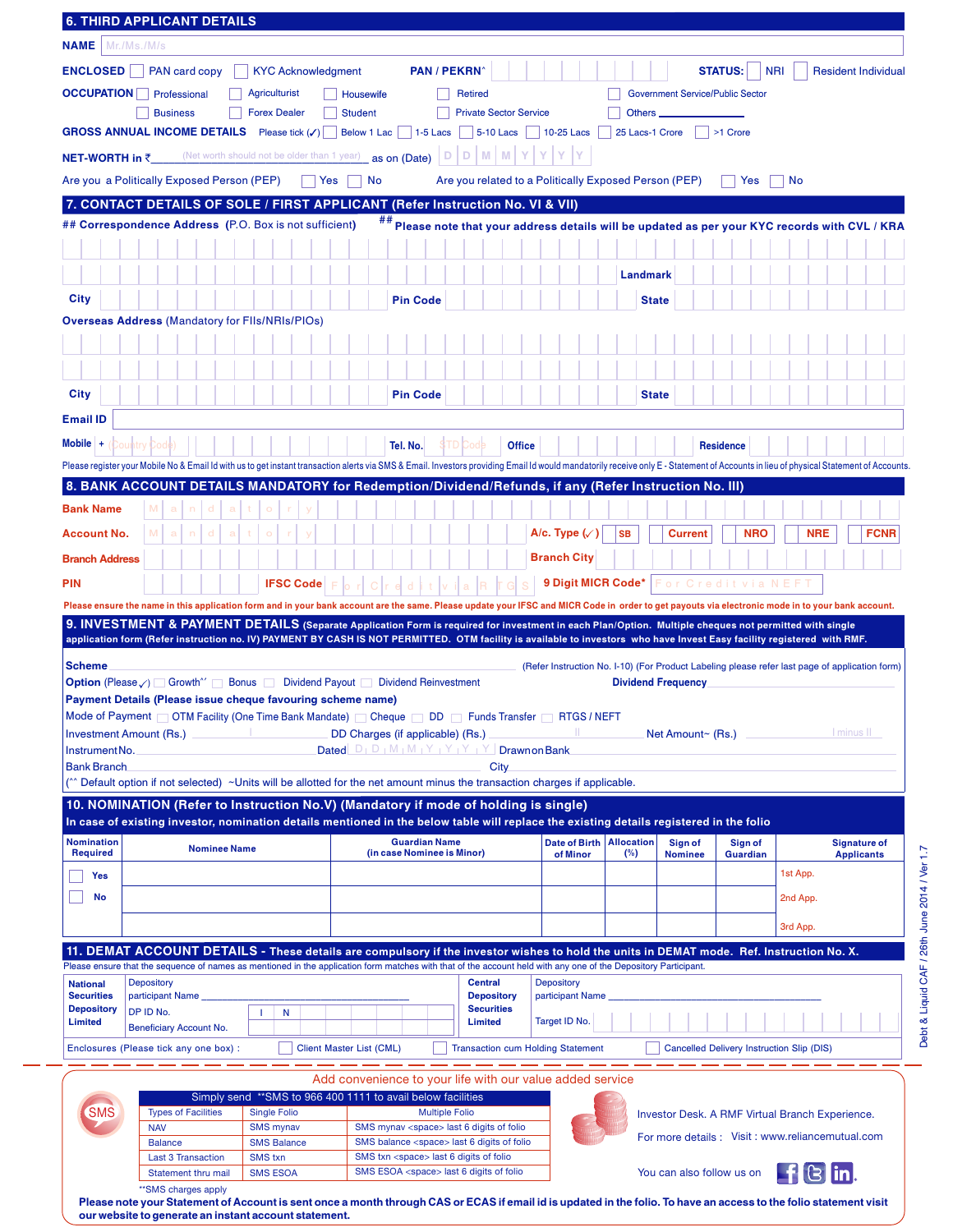|                                                                                     | 12. POWER OF ATTORNEY (POA) HOLDER DETAILS (Refer Instruction No.II.1)                                                                                                                                                                                                                                                                                                                                                                                                                                                                                                                                                                                                                                                                                                                                                                                                                                                                                                                                                                                                                                                                                                                                                                                                                                                                                                                                                                                                                                                                                                                                                                                |                         |                                                                                                                   |                             |                                       |     |                 |
|-------------------------------------------------------------------------------------|-------------------------------------------------------------------------------------------------------------------------------------------------------------------------------------------------------------------------------------------------------------------------------------------------------------------------------------------------------------------------------------------------------------------------------------------------------------------------------------------------------------------------------------------------------------------------------------------------------------------------------------------------------------------------------------------------------------------------------------------------------------------------------------------------------------------------------------------------------------------------------------------------------------------------------------------------------------------------------------------------------------------------------------------------------------------------------------------------------------------------------------------------------------------------------------------------------------------------------------------------------------------------------------------------------------------------------------------------------------------------------------------------------------------------------------------------------------------------------------------------------------------------------------------------------------------------------------------------------------------------------------------------------|-------------------------|-------------------------------------------------------------------------------------------------------------------|-----------------------------|---------------------------------------|-----|-----------------|
| <b>First Applicant POA Name</b>                                                     | Mr./Ms./M/s                                                                                                                                                                                                                                                                                                                                                                                                                                                                                                                                                                                                                                                                                                                                                                                                                                                                                                                                                                                                                                                                                                                                                                                                                                                                                                                                                                                                                                                                                                                                                                                                                                           |                         |                                                                                                                   | <b>PAN / PEKRN</b>          |                                       |     |                 |
| <b>Second Applicant POA Name</b>                                                    | Mr./Ms./M/s                                                                                                                                                                                                                                                                                                                                                                                                                                                                                                                                                                                                                                                                                                                                                                                                                                                                                                                                                                                                                                                                                                                                                                                                                                                                                                                                                                                                                                                                                                                                                                                                                                           |                         |                                                                                                                   | <b>PAN / PEKRN</b>          |                                       |     |                 |
| <b>Third Applicant POA Name</b>                                                     | Mr./Ms./M/s                                                                                                                                                                                                                                                                                                                                                                                                                                                                                                                                                                                                                                                                                                                                                                                                                                                                                                                                                                                                                                                                                                                                                                                                                                                                                                                                                                                                                                                                                                                                                                                                                                           |                         |                                                                                                                   | <b>PAN / PEKRN</b>          |                                       |     |                 |
|                                                                                     | 13. SIP ENROLLMENT DETAILS Opted for SIP:                                                                                                                                                                                                                                                                                                                                                                                                                                                                                                                                                                                                                                                                                                                                                                                                                                                                                                                                                                                                                                                                                                                                                                                                                                                                                                                                                                                                                                                                                                                                                                                                             | <b>Yes</b><br><b>No</b> |                                                                                                                   |                             |                                       |     |                 |
| (Mandatory if opted for SIP)                                                        | Type of SIP: □ Normal SIP □ Micro SIP                                                                                                                                                                                                                                                                                                                                                                                                                                                                                                                                                                                                                                                                                                                                                                                                                                                                                                                                                                                                                                                                                                                                                                                                                                                                                                                                                                                                                                                                                                                                                                                                                 |                         | <b>PDC</b><br>Mode of SIP:                                                                                        |                             | Auto Debit / ECS (Refer Ins No. I-13) |     |                 |
|                                                                                     | Note : 1. Incase you have opted for SIP through ECS / Auto Debit mode it is mandatory to submit SIP Enrolment Cum Auto Debit / ECS Mandate Form<br>2. In case you have opted for SIP through Post dated cheques (PDC) it is mandatory to submit SIP Enrolment Form for Post dated cheques. The form is available on RMF website / DISC of RMF.                                                                                                                                                                                                                                                                                                                                                                                                                                                                                                                                                                                                                                                                                                                                                                                                                                                                                                                                                                                                                                                                                                                                                                                                                                                                                                        |                         |                                                                                                                   |                             |                                       |     |                 |
|                                                                                     | 14. STP ENROLLMENT DETAILS Opted for STP:                                                                                                                                                                                                                                                                                                                                                                                                                                                                                                                                                                                                                                                                                                                                                                                                                                                                                                                                                                                                                                                                                                                                                                                                                                                                                                                                                                                                                                                                                                                                                                                                             | <b>No</b><br>l Yes      | (Incase you have opted for STP it is mandatory to submit STP Enrolment Form)                                      |                             |                                       |     |                 |
|                                                                                     | 15. I WISH TO APPLY FOR RELIANCE ANY TIME MONEY CARD ("THE CARD")                                                                                                                                                                                                                                                                                                                                                                                                                                                                                                                                                                                                                                                                                                                                                                                                                                                                                                                                                                                                                                                                                                                                                                                                                                                                                                                                                                                                                                                                                                                                                                                     |                         | $Yes \blacksquare$<br>No                                                                                          | (Please refer Instructions) |                                       |     |                 |
|                                                                                     | 1) Name as you would like to appear on your card**                                                                                                                                                                                                                                                                                                                                                                                                                                                                                                                                                                                                                                                                                                                                                                                                                                                                                                                                                                                                                                                                                                                                                                                                                                                                                                                                                                                                                                                                                                                                                                                                    |                         | M                                                                                                                 |                             |                                       |     |                 |
| (**Please mention the name of the first holder)<br>2) Mother's maiden name in full* |                                                                                                                                                                                                                                                                                                                                                                                                                                                                                                                                                                                                                                                                                                                                                                                                                                                                                                                                                                                                                                                                                                                                                                                                                                                                                                                                                                                                                                                                                                                                                                                                                                                       |                         | (Maximum of 24 characters)                                                                                        |                             |                                       |     |                 |
|                                                                                     |                                                                                                                                                                                                                                                                                                                                                                                                                                                                                                                                                                                                                                                                                                                                                                                                                                                                                                                                                                                                                                                                                                                                                                                                                                                                                                                                                                                                                                                                                                                                                                                                                                                       | d                       |                                                                                                                   |                             |                                       |     |                 |
| Note: $1)$<br>2)<br>3)                                                              | In case of Lumpsum Purchases Reliance Any Time Money Card shall be issued only if you have investments in Reliance Liquid Fund - Treasury Plan, Reliance Money Manager Fund or<br>Reliance Liquid Fund - Cash Plan which will act<br>Incase of zero balance SIP, the card shall be issued before processing the first SIP installment (without investment balance being there in the primary scheme account i.e Reliance Liquid<br>Fund-Treasury Plan, Reliance Money Manager Fund or Reliance Liquid Fund - Cash Plan)<br>Mobile No, Email Id & Date of Birth of the First /Sole applicant is mandatory. Please fill the necessary details under Section 7 Applicant Information of the form. In case the details are not<br>provided then the Reliance Any Time Money Card request will be rejected.                                                                                                                                                                                                                                                                                                                                                                                                                                                                                                                                                                                                                                                                                                                                                                                                                                                |                         |                                                                                                                   |                             |                                       |     |                 |
| <b>16. I WISH TO APPLY FOR TRANSACT ONLINE</b>                                      | Yes                                                                                                                                                                                                                                                                                                                                                                                                                                                                                                                                                                                                                                                                                                                                                                                                                                                                                                                                                                                                                                                                                                                                                                                                                                                                                                                                                                                                                                                                                                                                                                                                                                                   | <b>OR</b><br>No.        | I WISH TO APPLY FOR INVEST EASY FOR INDIVIDUALS<br>(Mandatory Enclosure: ONE TIME BANK MANDATE REGISTRATION FORM) |                             |                                       | Yes | No <sub>1</sub> |
| 2)                                                                                  | Note: 1) If you have opted for Transact Online facility IPIN will be issued to you which can be used for transacting seamlessly through Online Mode.<br>If you have opted for Invest Easy facility IPIN will be issued to you which can be used to transact through Online mode on RMF website, transact through Call Center & Reliance Mutual<br>Fund Application. Further, in order to transact through Call Centre and / or Transact through Mobile / SMS investor has to mandatorily fill and submit "ECS Mandate Registration form - Invest<br>Easy". The form is available on RMF website / DISC of RMF.                                                                                                                                                                                                                                                                                                                                                                                                                                                                                                                                                                                                                                                                                                                                                                                                                                                                                                                                                                                                                                        |                         |                                                                                                                   |                             |                                       |     |                 |
| <b>17. DECLARATION AND SIGNATURE</b>                                                |                                                                                                                                                                                                                                                                                                                                                                                                                                                                                                                                                                                                                                                                                                                                                                                                                                                                                                                                                                                                                                                                                                                                                                                                                                                                                                                                                                                                                                                                                                                                                                                                                                                       |                         |                                                                                                                   |                             |                                       |     |                 |
| I/We would like to invest in Reliance                                               | Key Information Memorandum (KIM) and subsequent amendments thereto. I/We have read, understood (before filling application form) and is/are bound by the details of the SAI,                                                                                                                                                                                                                                                                                                                                                                                                                                                                                                                                                                                                                                                                                                                                                                                                                                                                                                                                                                                                                                                                                                                                                                                                                                                                                                                                                                                                                                                                          |                         | subject to terms of the Statement of Additional Information (SAI), Scheme Information Document (SID),             |                             |                                       |     |                 |
|                                                                                     | SID & KIM including details relating to various services including but not limited to Reliance Any Time Money Card. I/We have not received nor been induced by any rebate or gifts,                                                                                                                                                                                                                                                                                                                                                                                                                                                                                                                                                                                                                                                                                                                                                                                                                                                                                                                                                                                                                                                                                                                                                                                                                                                                                                                                                                                                                                                                   |                         |                                                                                                                   |                             |                                       |     |                 |
| $\Box$ I confirm that I am resident of India.                                       | directly or indirectly, in making this investment. I / We declare that the amount invested in the Scheme is through legitimate sources only and is not designed for the purpose of<br>contravention or evasion of any Act / Regulations / Rules / Notifications / Directions or any other Applicable Laws enacted by the Government of India or any Statutory Authority. I<br>accept and agree to be bound by the said Terms and Conditions including those excluding/limiting the Reliance Capital Asset Management Limited (RCAM) liability. I understand<br>that the RCAM may, at its absolute discretion, discontinue any of the services completely or partially without any prior notice to me. I agree RCAM can debit from my folio for the<br>service charges as applicable from time to time. The ARN holder has disclosed to me/us all the commissions (in the form of trail commission or any other mode), payable to him for<br>the different competing Schemes of various Mutual Funds from amongst which the Scheme is being recommended to me/us. I hereby declare that the above information is given by<br>the undersigned and particulars given by me/us are correct and complete. Further, I agree that the transaction charge (if applicable) shall be deducted from the subscription amount<br>and the said charges shall be paid to the distributors. I/We hereby confirm that I /We are not United States persons within the meaning of Regulation (S) under the United States<br>Securities Act of 1933, or as defined by the U.S. Commodity Futures Trading Commission, as amended from time to time or residents of Canada. |                         |                                                                                                                   |                             |                                       |     |                 |
|                                                                                     | I/We confirm that I am/We are Non-Resident of Indian Nationality/Origin and I/We hereby confirm that the funds for subscription have been remitted from abroad<br>through normal banking channels or from funds in my/our Non-Resident External /Ordinary Account/FCNR Account. I/We undertake that all additional purchases made                                                                                                                                                                                                                                                                                                                                                                                                                                                                                                                                                                                                                                                                                                                                                                                                                                                                                                                                                                                                                                                                                                                                                                                                                                                                                                                     |                         |                                                                                                                   |                             |                                       |     |                 |

under this folio will also be from funds received from abroad through approved banking channels or from funds in my/ our NRE/FCNR Account.

| $\infty$<br>First / Sole Applicant /<br>Guardian | œ | <b>Second Applicant</b> |  | $\infty$ | <b>Third Applicant</b> |  |
|--------------------------------------------------|---|-------------------------|--|----------|------------------------|--|
|--------------------------------------------------|---|-------------------------|--|----------|------------------------|--|